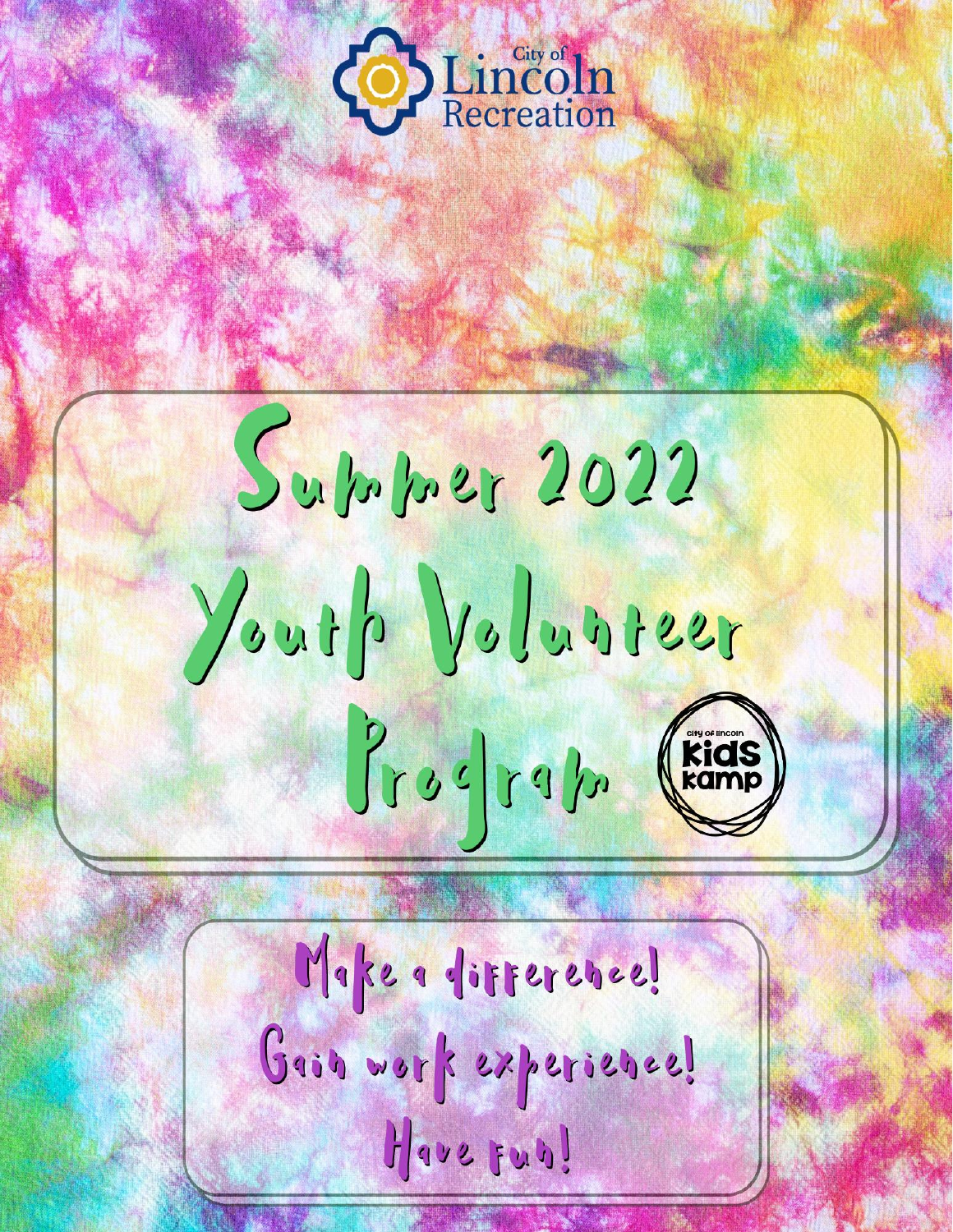

# **YOUTH VOLUNTEER PROGRAM**

# **The 2022 Kids Kamp Youth Volunteer Program is Closed**

### **WHAT IS KIDS KAMP?**

Kids Kamp is an active, fast paced day camp that takes place Monday-Friday over Summer break from 7:30 AM-5:30 PM. Camp is an 8-week program from June 20-August 12, 2022. Campers in attendance range in age from 5-12 years old.

#### **DESCRIPTION OF THE YOUTH VOLUNTEER ROLE:**

Youth Volunteers act as support for the day camp and interact with both staff and campers. Under guidance from the Kids Kamp Director, Assistant Coordinators, and lead staff, volunteers may help plan and/or facilitate activities during program hours listed. Camp activities include but are not limited to: arts and crafts, sports, science experiments, aquatics, and field trips. Volunteers are expected to responsibly interact with the campers and establish a friendly connection. During their time with Kids Kamp volunteers will receive hands-on training and valuable real world work experience! There is no hourly pay when volunteering, however, successful participation in the volunteer program is a great first step toward future employment opportunities with the City of Lincoln.

#### **QUALIFICATIONS**:

A desire to work with children and contribute to a positive experience is imperative. Kids Kamp values good leadership skills, high functioning communication skills, enthusiasm, creativity, basic knowledge of children's activities, and integrity. Reliable transportation to and from the program site is a requirement.

- Applicants must be a minimum of fourteen (14) years of age to be considered.
- Each candidate must have a completed application including a parent/legal guardian signature in order to advance to the next phase.
- Volunteers must have a phone number and active personal email address to correspond with the Kids Kamp Director. It is the volunteer's responsibility to communicate directly with the Recreation staff.
- Volunteers are required to work alongside a staff member at all times.
- Volunteers must report any unusual activity or persons to the Kids Kamp Director.
- Volunteers must provide their Summer availability upon accepting the role. If a volunteer's schedule changes following the initial availability provided they must notify the Kids Kamp Director in writing as soon as possible. This experience is a commitment and volunteers are expected to follow through. Rearranging weekly schedules is time-consuming and takes away from program planning.
- Participants must be able to dedicate 3 days a week at minimum (with the exception of any prerequested time off) and will likely have either a morning shift or an afternoon shift. Weekly shifts can vary. An approximate duration for a daily volunteer shift is 4-6 hours.
- Volunteers must be prompt and reliable in reporting for scheduled work. A weekly timesheet will be provided and volunteers must keep record of hours worked by signing in and out during shifts.
- If accepted into the program, youth volunteers must attend our mandatory Kids Kamp counselor/volunteer training.
- The City of Lincoln has the right to deny or dismiss a volunteer if he/she does not meet the needs of the program.